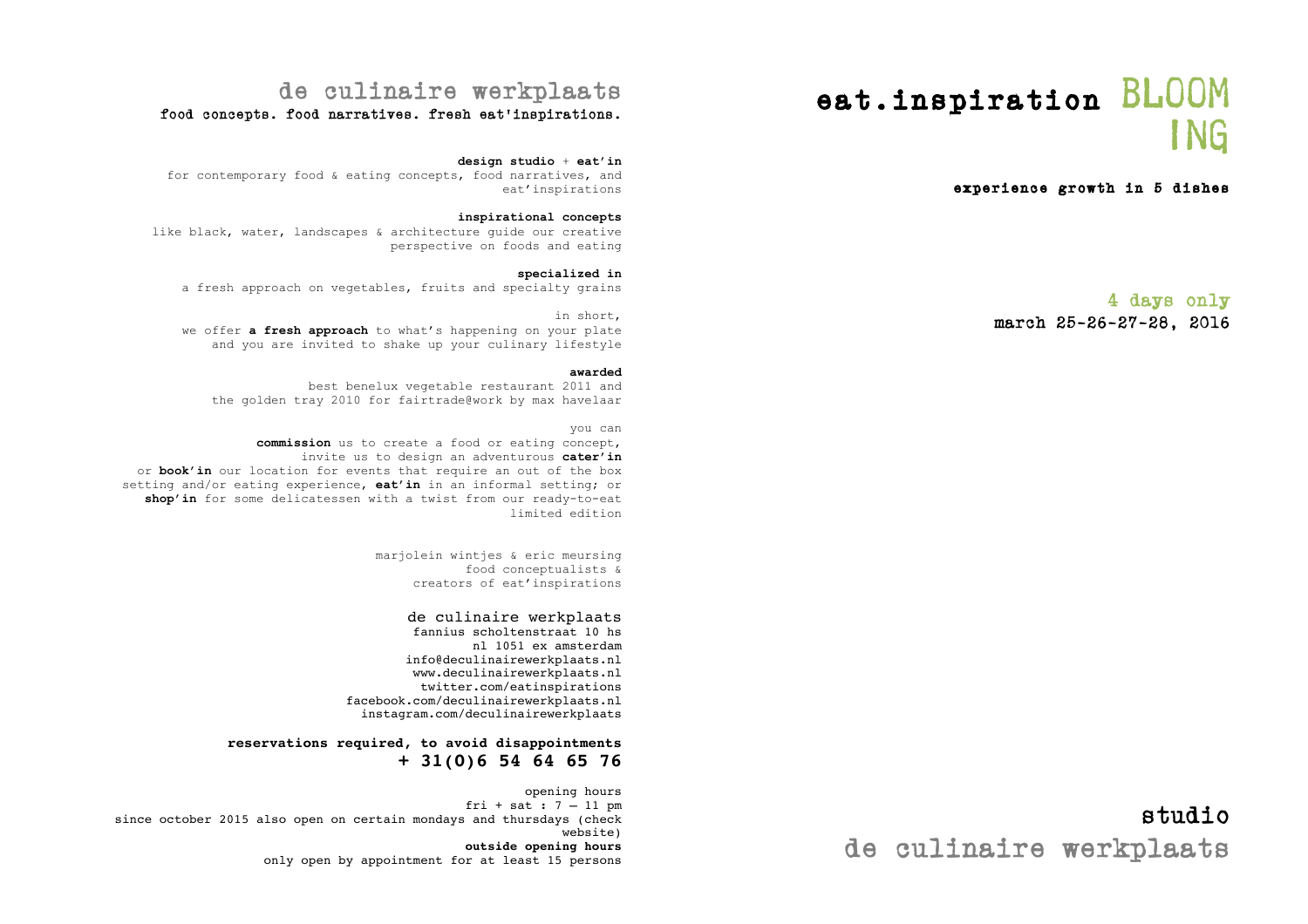# eat.inspiration BLOOM **ING**

## sneak preview

homemade flatbread + topping

### the dishes

#### kick-start black potato, mustard, cress, root vegetables, seeds

growing up green peas, spring vegetables, romanesco, green peas sprouts, mint

#### **ECONOMICS** beans, onion, spinach, bean sprouts, spices

blossom almond, raspberry, thyme

#### rampant growth strawberry, chocolate, noodles

### the price tag

 $£ 42,50$  euro

**COCKTAIL** A BED OF ROSES<br>prosecco + ????

 $£ 4,75$  per glass

Cocktail - non alcoholic Purple delight apple + lavender topping

 $£ 4,75$  per glass

-----

besides taste and inspiration at least 2 of the following criteria also provide for our choice of ingredients, products and suppliers: animal welfare, small-scale or organic farming, fair trade, direct trade, season, distance, and personal health.